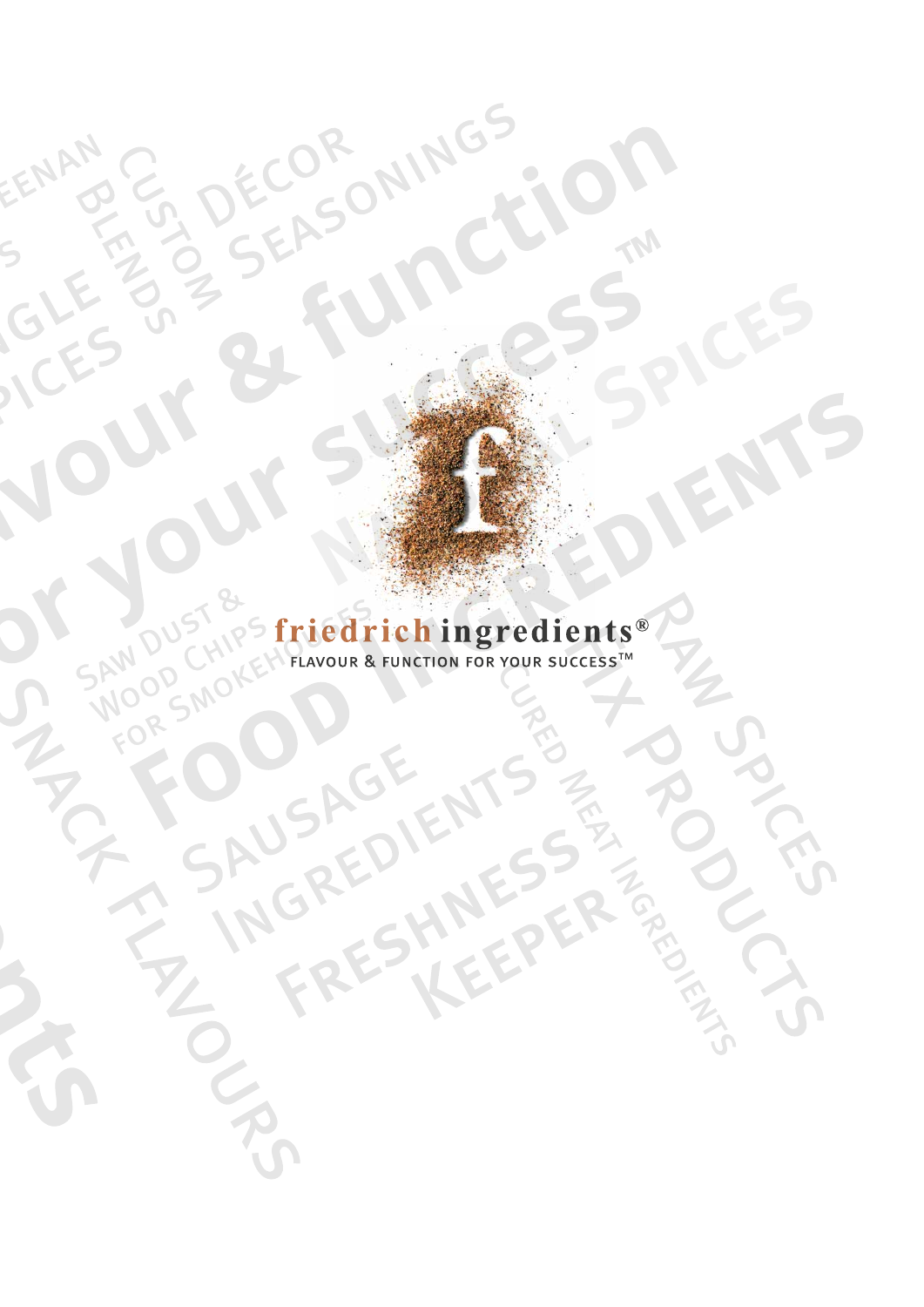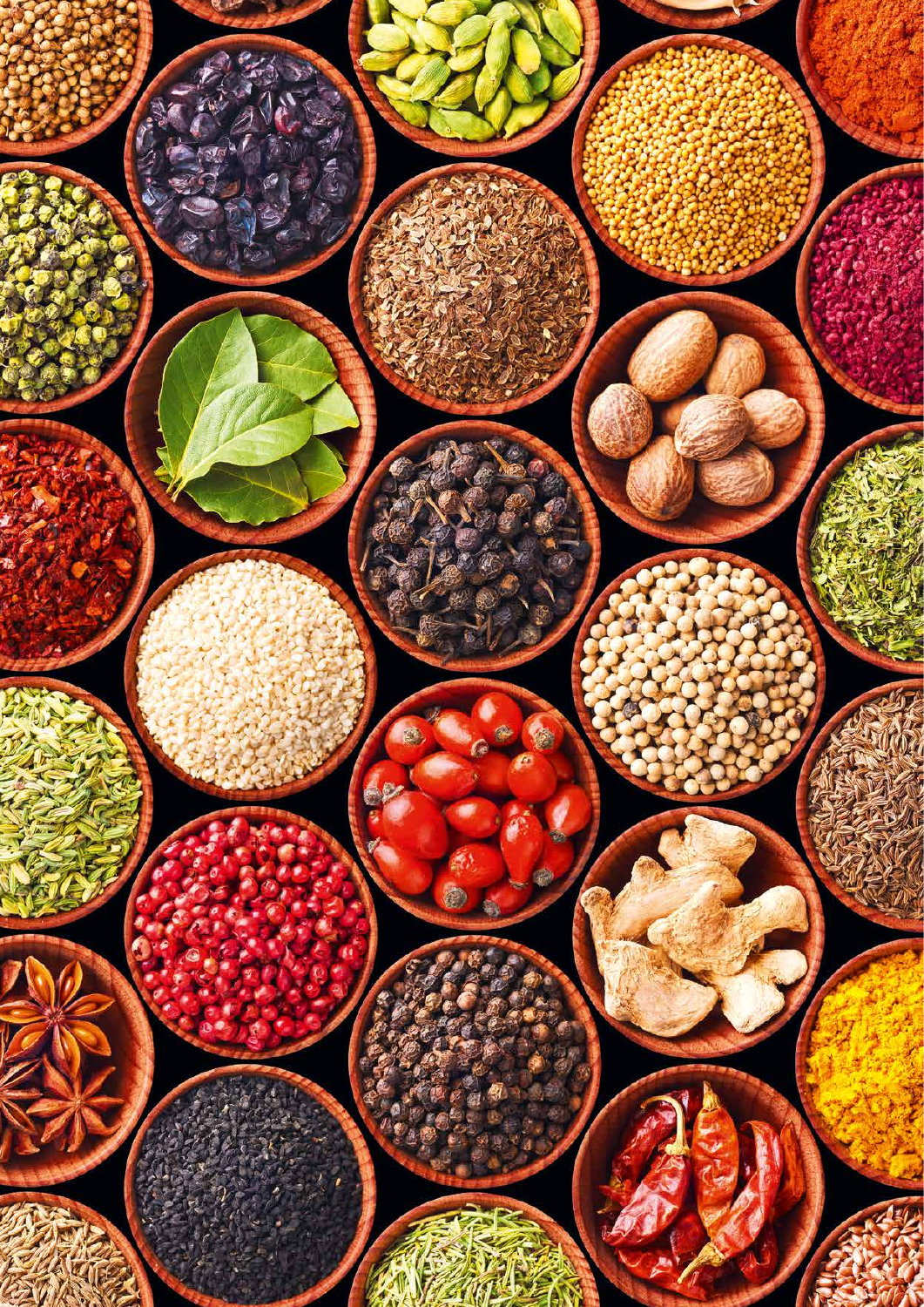

upplying premium food ingredients all starts with the selection of the raw materials, such as pepper from Vietnam and Indonesia, nutmeg from Grenada or Paprika and Chilies from Brazil. Spices for friedrich ingredients are always purchased in its original form, never pre-ground. The incoming spices are cleaned from foreign bodies before being treated with steam.

Only then, the spices are cryogenically ground at -196°C which guarantees maximum preservation of the most precious spice content, the essential oil.

This is why friedrich ingredients is among only few to guarantee minimum content of essential oil, such as 1.3 ml in 100 g of black ground pepper.

The result: Better flavour and reduced usage rate, which surpasses a lower price for sub-standard spices from second class origins.

Food processors choose single spices from friedrich ingredients for these reasons:

- → reduced bacteria count for longer shelf-life food products
- → higher odour, aroma and flavour due to higher content of essential oil
- → consistent premium quality

Single spice specialities include:

- $\rightarrow$  MC micro control spices for critical application, such as dairy
- → LC liquid control spices for processed cheese
- → bake-stable spices for bakery application

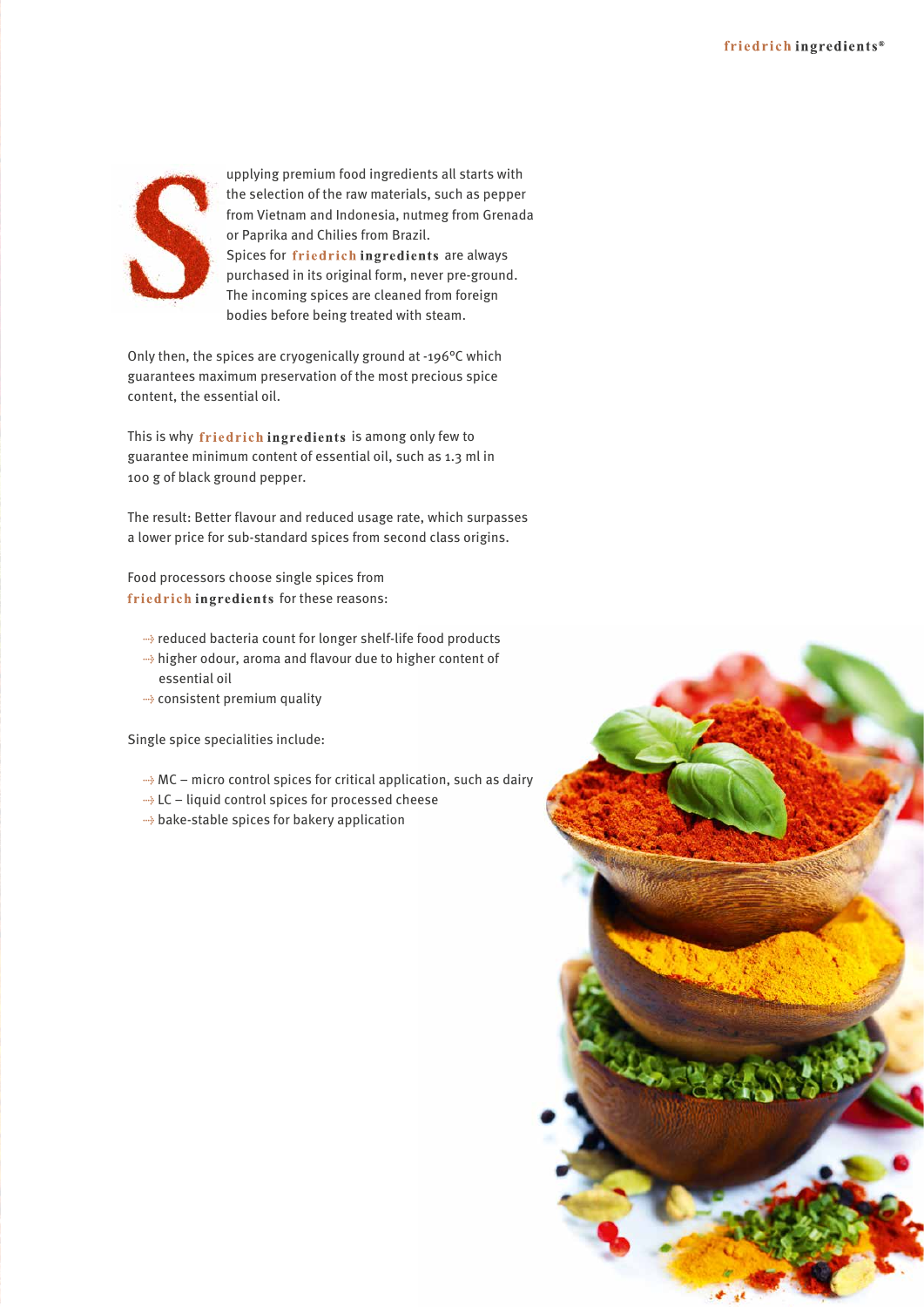

## **Nice to Meat – the AGAGEL System**

Reduce production cost and improve yield, texture and acceptance of your processed meat products by using any of the friedrich ingredients' exclusive AGAGEL systems.

| AGAGEL 220                                                                                                                                                                                   | AGAGEL 370                                                                                                                                                                                              | AGAGEL 371                                                               |
|----------------------------------------------------------------------------------------------------------------------------------------------------------------------------------------------|---------------------------------------------------------------------------------------------------------------------------------------------------------------------------------------------------------|--------------------------------------------------------------------------|
| Yield and texture improver for<br>economical and safe production of<br>sausages, burgers and other<br>processed meat products.<br>High water binding and long-lasting<br>holding capability. | Yield and texture improver for fresh<br>meat chunks, like chicken breast,<br>steaks and other whole muscle red<br>or white meat products.<br>Best for adding value to QSR meats.<br>Contains no flavour | Same as AGAGEL 370, but salt-free<br>with reduced usage rate.            |
| $25 - 30\%$ extra yield.                                                                                                                                                                     | $10 - 25%$ extra yield.                                                                                                                                                                                 | $10 - 25%$ extra yield.                                                  |
| No loss of water in the final product                                                                                                                                                        | Use in tumblers and/or injectors.                                                                                                                                                                       | Use in tumblers and/or injectors.                                        |
| <b>Key Applications:</b><br>Sausages, burgers, cooked meats.                                                                                                                                 | <b>Key Applications:</b><br>QSR meats, chicken breast,<br>chicken parts.                                                                                                                                | <b>Key Applications:</b><br>QSR meats, chicken breast,<br>chicken parts. |
| <b>Active ingredients:</b>                                                                                                                                                                   | <b>Active ingredients:</b>                                                                                                                                                                              | <b>Active ingredients:</b>                                               |
| carrageenan, xanthan gum                                                                                                                                                                     | sodium acetate, sodium carbonate.                                                                                                                                                                       | sodium acetate, sodium carbonate.                                        |
| <b>Usage Rate</b>                                                                                                                                                                            | <b>Usage Rate</b>                                                                                                                                                                                       | <b>Usage Rate</b>                                                        |
| 3-10 g/kg in sausages, burgers and                                                                                                                                                           | $15-25$ g/kg meat.                                                                                                                                                                                      | $5-10$ g/kg meat.                                                        |
| cooked meats.                                                                                                                                                                                | Brines: use 8% addition if                                                                                                                                                                              | Brines: use 3% addition if                                               |
| Use salt and phosphate separately                                                                                                                                                            | 25% brine is added                                                                                                                                                                                      | 25% brine is added                                                       |
| if desired                                                                                                                                                                                   | $[10\%$ if 20% is added].                                                                                                                                                                               | $[4\%$ if 20% is injected].                                              |

| AGAGEL 360                                                                                                                                                                                 | <b>AGAGEL 380</b>                                                                                                                                                | <b>AGAGEL 390</b>                                                                                                    |
|--------------------------------------------------------------------------------------------------------------------------------------------------------------------------------------------|------------------------------------------------------------------------------------------------------------------------------------------------------------------|----------------------------------------------------------------------------------------------------------------------|
| Yield and texture improver for fresh/<br>frozen QSR foods, i.e. tumbled<br>chicken breast, wings, beef steaks,<br>schnitzel and others.<br>For whole muscle and re-structured<br>products. | Yield, structure and flavour improver<br>for safe and economical production<br>of high yield cooked red meat.<br>For whole muscle and re-structured<br>products. | Same as AGAGEL 380, but for white<br>meat [chicken, turkey, duck].                                                   |
| 40% extra yield.<br>Use in tumblers and/or injectors.                                                                                                                                      | 80% extra yield.<br>Use in tumblers and/or injectors.                                                                                                            | 80% extra yield.<br>Use in tumblers and/or injectors.                                                                |
| <b>Key Applications:</b><br>fresh/frozen meat, i.e. QSR item,<br>schnitzel, steaks, chicken breast,<br>chicken parts.                                                                      | <b>Key Applications:</b><br>Cooked red meat, i.e. hams,<br>pastrami, beef rolls, veal roasts,<br>and others                                                      | <b>Key Applications:</b><br>Cooked white meats, i.e. chicken<br>rolls, turkey hams, and other poultry<br>specialties |
| <b>Usage Rate</b><br>12 $g/kg$ meat $[1.2\%]$<br>Brines: use 3% if 40% brine is<br>added.                                                                                                  | <b>Usage Rate</b><br>36 g/kg meat [3.6%]<br>Brines: use 9% if 80% brine is<br>added.                                                                             | <b>Usage Rate</b><br>$36 \frac{\text{g}}{\text{kg}}$ meat [3.6%]<br>Brines: use 9% if 80% brine is<br>added.         |
| Check *xls-recipes online.                                                                                                                                                                 | Check *xls-recipes online.                                                                                                                                       | Check *xls-recipes online.                                                                                           |
| Use salt or curing salt separately as<br>desired.                                                                                                                                          | Use curing salt separately as<br>desired.                                                                                                                        | Use salt separately as desired                                                                                       |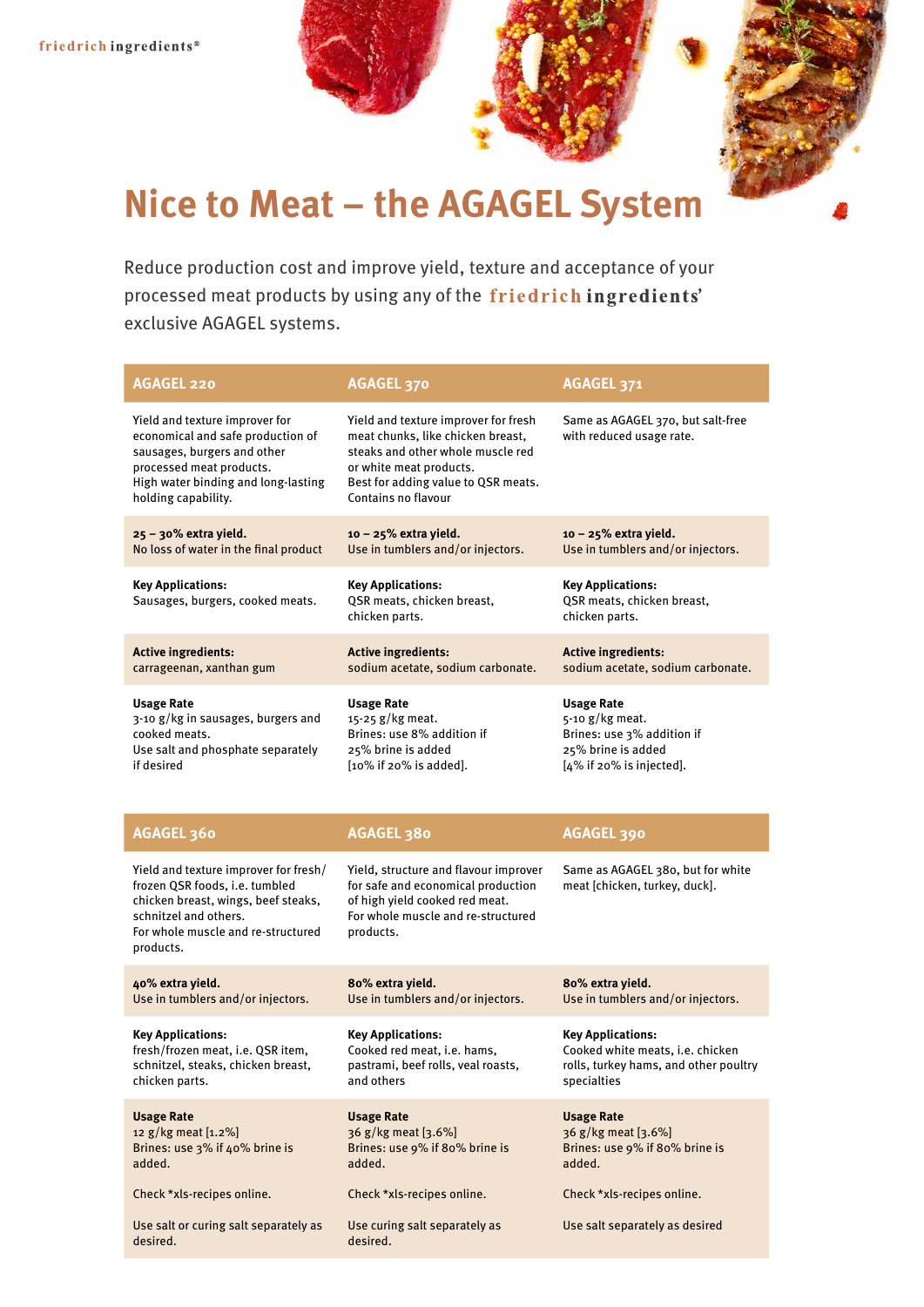## **Burger System**

Fine ingredients for your next best-selling burger

| <b>Product and description</b>                           | <b>Usage rate</b>                                         | <b>Facts to know</b>                                                |
|----------------------------------------------------------|-----------------------------------------------------------|---------------------------------------------------------------------|
| <b>Chicago Burger</b><br>Concentrated spice blend        | 4 g/kg for beef burgers<br>6-7 g/kg for chicken burgers   | Best-selling spice blend<br>Western flavour profile                 |
| <b>Arabian Burger</b><br><b>Concentrated spice blend</b> | 5 g/kg for beef burgers<br>7-8 g/kg for chicken burgers   | Arabian flavour economically<br>formulated                          |
| <b>BurgerMaxx</b><br>Complete ingredient system          | 50 g/kg for beef burgers<br>60 g/kg for chicken burgers   | No further ingredients needed<br>competitively priced               |
| <b>BouillionMaxx</b><br>flavour booster                  | 3-4 g/kg for beef burgers<br>5-6 g/kg for chicken burgers | Use with ground black pepper                                        |
| Pepper black<br>fine ground, premium quality             | $2-3$ g/kg for beef and chicken<br>burgers                | Use with BouillionMaxx                                              |
| <b>MDM Neutralizer</b><br>flavour concentrate [optional] | 5 g/kg MDM share                                          | <b>Reduces unwanted MDM odour</b><br>and flavour in chicken burgers |
| AGAGEL 220<br>Texture improver [optional]                | 5 g/kg for beef and chicken burgers                       | Reduces shrink and improves<br>texture/mouthfeel. No flavour        |
| <b>Soy Fibre</b><br>dietary fibre                        | $1 - 3%$                                                  | 1:10 water absorption<br>meat replacement                           |

### **Shawarma & Kebab System**

Use innovative ingredients from friedrich ingredients to make your Shawarma and Kebab products irresistible

Available products include

→ seasoning for beef, chicken and veal

- → functional binding compounds
- → complete blends including all ingredients

Contact us for **individual solutions.**

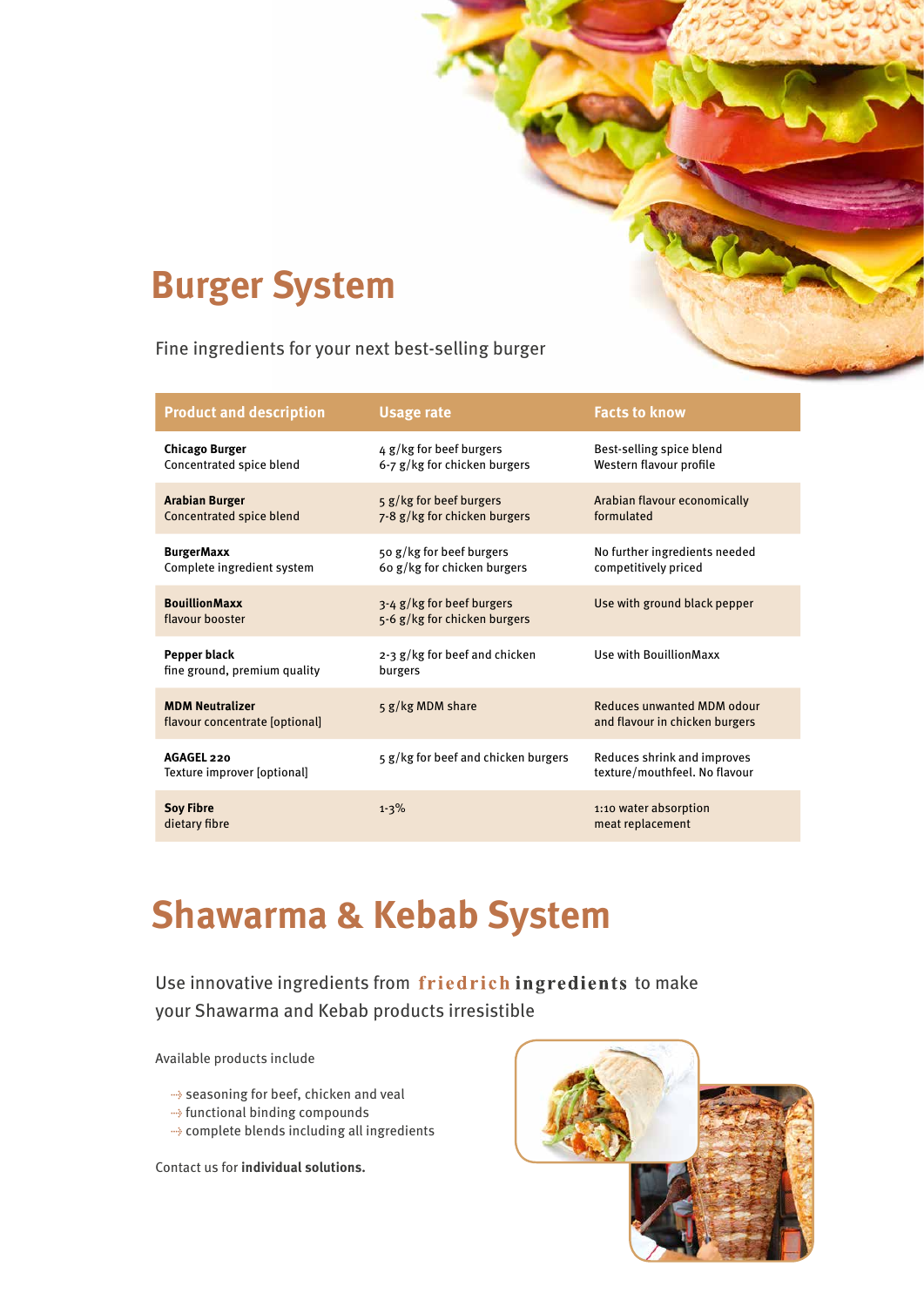# **DryFit System**

Add Value to Meat and Poultry Products by using the DryFit Marinating System

#### **DryFit Marinades**

Pre-blend of selected spices and thickeners for manufacturing a [wet] marinade with local addition of vegetable oil and water, such as [for example]

50 % DryFit Marinade 25% vegetable oil from local source 25% cold water

The recipe is printed on each product label and can be downloaded from our website [Recipe Service].

#### **Unique Advantages**

No separation of spices and herbs – all ingredients remain floating.

The DryFit concept allows simple and safe preparation of marinades locally, instead of using pre-manufactured liquid marinades with limited shelf life and temperature controlled shipping/storage.

#### **The Concept for Franchisors**

The DryFit concept is especially suitable for QSR-products that are prepared in store by franchisees.



#### **Available Flavours**

- → DryFit Marinade Buffalo Wings
- → DryFit Marinade BBQ Hot & Smoky
- → DryFit Marinade Hot Curry
- → DryFit Marinade Hot
- → DryFit Marinade Italian
- → DryFit Marinade Mexico
- → DryFit Marinade Mild
- → DryFit Marinade Shawarma
- → DryFit Marinade Shish Tawook
- → DryFit Marinade Tandoori
- → DryFit+ Marinade Barbecue [no water/oil needed]
- → DryFit+ Marinade Herbs [no water/oil needed]

Check our website for the latest flavour additions and recipe information

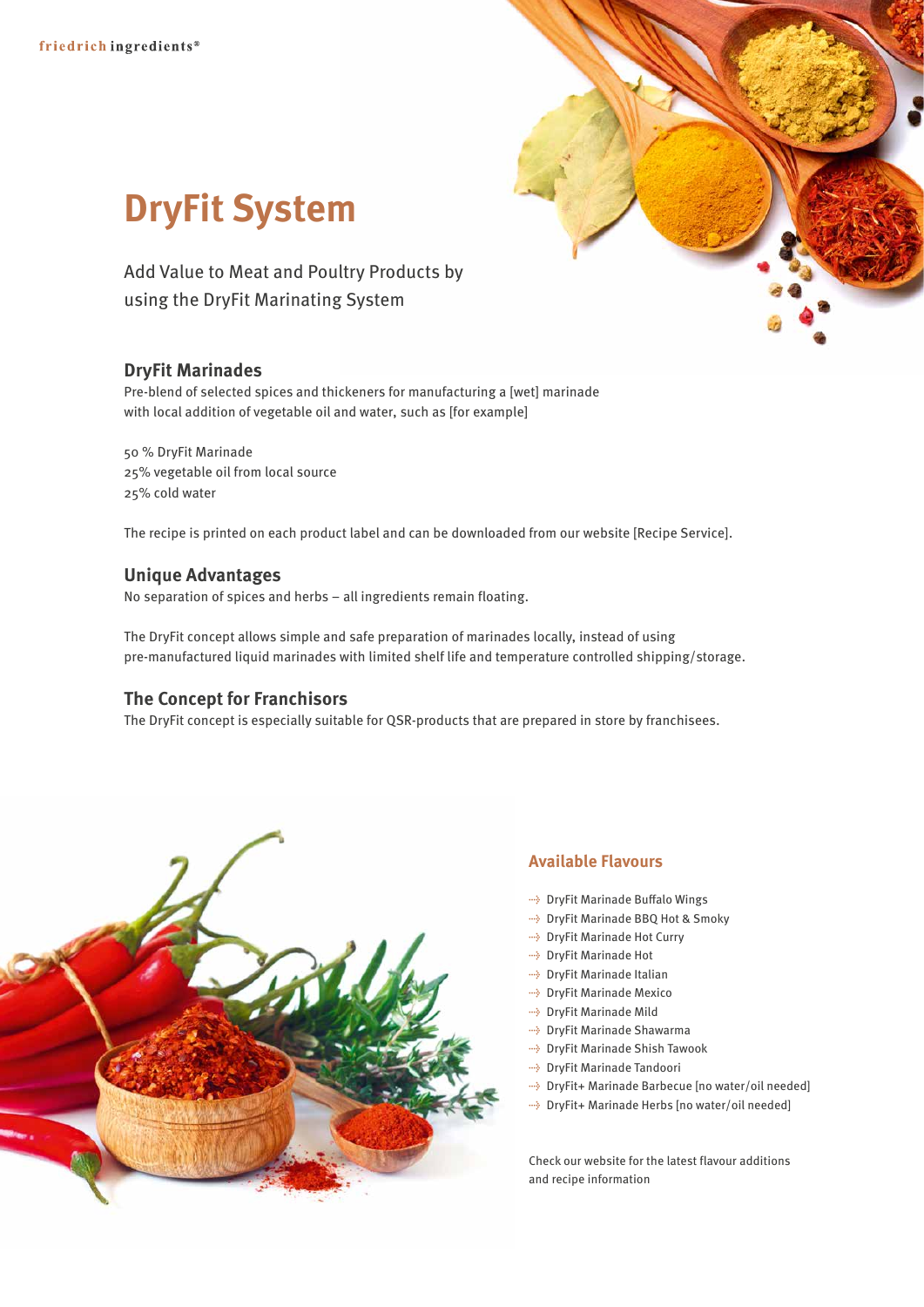## **Custom Blending System**

Reduce production cost and improve acceptance of your food products by using our Custom Blending Support System

| <b>The Challenges</b>                                                                                                           | <b>The Solutions</b>                                                                                                                               |
|---------------------------------------------------------------------------------------------------------------------------------|----------------------------------------------------------------------------------------------------------------------------------------------------|
| Flavour changes from batch to batch.                                                                                            | friedrich ingredients guarantee consistency of                                                                                                     |
| Inconsistent finished product look and taste.                                                                                   | flavour, colour and intensity.                                                                                                                     |
| "Always different - never good".                                                                                                | Batch-sized packaging is available at no extra charge.                                                                                             |
| Colour and flavour does not stay until end of the                                                                               | friedrich ingredients will add natural antioxidants                                                                                                |
| finished product's shelf-life.                                                                                                  | to your formulation at no extra charge.                                                                                                            |
| Constant increase in raw material prices. Precious time<br>is wasted by sourcing individual ingredients with every<br>purchase. | friedrich ingredients guarantee prices for 12<br>months minimum.                                                                                   |
| Transfer of recipe know-how. Your spice formulations are<br>no longer a secret due to employees changing jobs.                  | friedrich ingredients guarantee confidentiality of<br>your secret formula.<br>Secrecy agreement is signed.<br>No-distributor-policy is guaranteed. |
| Custom blending is more expensive than using                                                                                    | friedrich ingredients guarantee savings of 20% or                                                                                                  |
| individual ingredients.                                                                                                         | more vs. individual ingredients.                                                                                                                   |

Contact us for individual, confidential solutions.

## **The friedrich ingredients System**

Visit ingredients.de for a comprehensive range of ingredients for sausages, cured meats, burgers, meat cuts, shawarma, döner, pastrami, snacks, chips, crisps, sauces, soups, and many other savoury food and meat products.

Samples can be ordered online. The service section includes recipe service, brochures, and contact details.

**Remember:** the website is still the only one in the industry that lists all of its 500+ products with full application details, ingredient statement, and prices.

ingredients.de